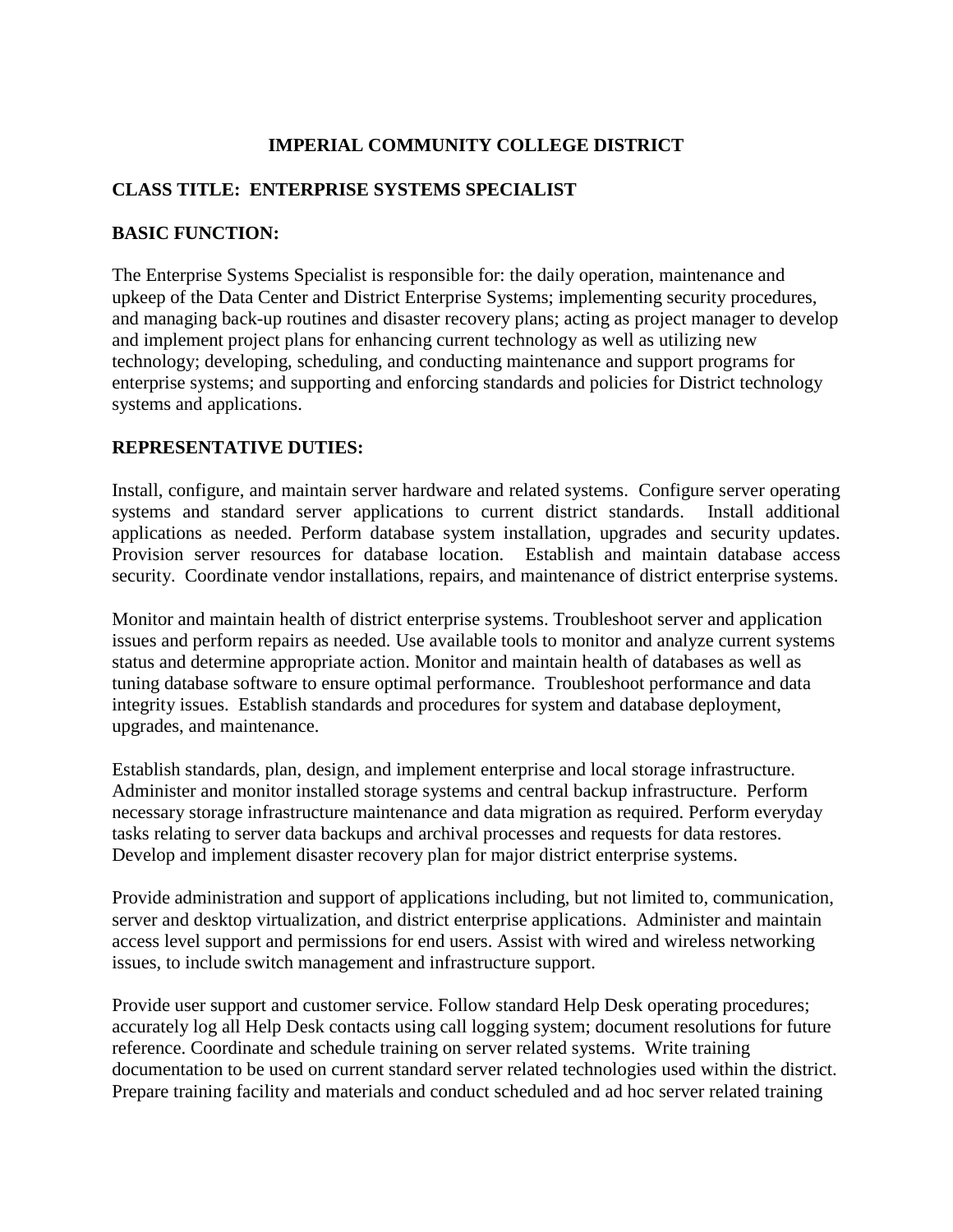to users. Create and maintain documentation including procedures, policies, and reference materials.

Perform related duties as assigned.

# **KNOWLEDGE AND ABILITIES:**

## KNOWLEDGE OF:

Various server operating systems and their installation, maintenance, and management. Server hardware and software architecture.

Virtualization models and Storage Area Network (SAN) implementation and management. Networking technologies and systems.

Advanced monitoring and management techniques.

Computer hardware systems, peripheral equipment, software applications and languages utilized by the District.

Materials, methods and tools used in the installation, operation and repair of computer systems and applications.

Technical aspects of computer training and support.

Basic record-keeping and report preparation techniques.

Oral and written communication skills.

Interpersonal skills using tact, patience and courtesy.

Modern office practices, procedures and equipment.

Proper lifting techniques.

## ABILITY TO:

Act as primary point of contact for all Enterprise System activities, scheduling or task assignment.

Develop and maintain Hotline schedules and procedures for the Help Desk function.

Serve as a technical resource to District personnel.

Install, maintain and manage LAN equipment, servers and workstations.

Install, troubleshoot and perform repairs on equipment as appropriate.

Assist personnel with setting up and maintaining server applications.

Provide training to personnel in operating enterprise systems and related applications.

Learn District organization, operations, policies and objectives.

Learn policies and objectives of assigned program and activities.

Communicate effectively both orally and in writing.

Establish and maintain cooperative and effective working relationships with others.

Maintain records and prepare reports.

Understand and follow oral and written instructions.

Meet schedules and timelines.

Maintain current knowledge of technological advances in the field.

Maintain consistent, punctual and regular attendance.

Move hands and fingers to operate a computer keyboard.

Hear and speak to exchange information.

See to view computer monitor and read a variety of materials.

Sit for extended periods of time.